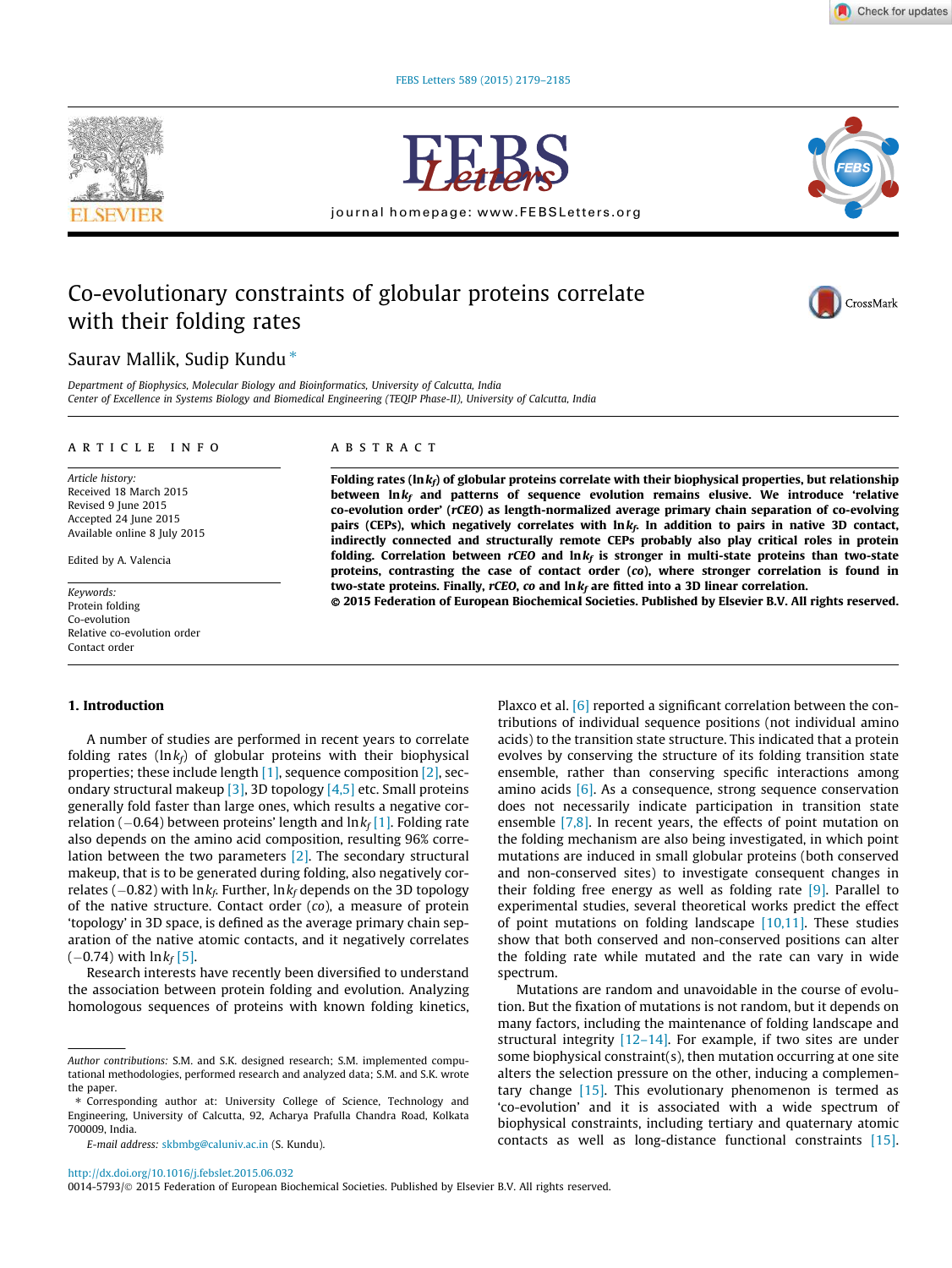Such coordinated reciprocal mutations during biological evolution are, therefore, fundamentally different from experimentally induced mutations. Hence, a systematic investigation is required to test whether the coordinated fashion of biological mutations has some association with folding rate.

Here we identify the intra-molecular co-evolving residue pairs (CEPs) of globular proteins by several available methods to find whether the co-evolutionary patterns correlate with their experimentally derived folding rates. We introduce a parameter: relative co-evolution order (rCEO), defined as the length-normalized average primary chain separation of the co-evolving pairs and identify a significant negative correlation between  $r$ CEO and  $\ln k_f$ . Our results indicate that not only CEPs in native 3D contact, but structurally remote and indirectly contacting CEPs play critical roles in protein folding as well. Finally, rCEO and co are integrated into a 3D linear correlation with ln $k_{\it f\cdot}$  These results might be an important step in understanding the association between the folding constraints of biomolecules and their evolution.

#### 2. Materials and methods

#### 2.1. Protein dataset

An initial dataset of 94 proteins with experimentally determined folding rates is collected. This dataset is then filtered based on three criteria: (i) proteins for which at least 1000 homologous sequences are available (ii) the protein family must be present within at least one complete phylum, (iii) the 3D structure of at least one homolog must be experimentally determined. The final dataset of 37 bacterial proteins (25 two-state and 13 multi-state) are provided in Supplementary Table S1. In addition, we have analyzed the bacterial 30S ribosomal complex (Supplementary extended methods).

#### 2.2. Co-evolution analysis

Homologous sequences of each protein (the PDB sequence is used as the query) are collected using protein–protein BLAST [16]; highly similar sequences (95% similarity cutoff) are removed to maintain diversity required for co-evolution analysis. We have employed a number of currently available co-evolution analysis methods [17] to estimate rCEO and have compared their results. Those include basic Mutual Information [18–20], DCA [21] and GREMLIN [22]. In Mutual Information (MI) method, the MI score between two positions in an alignment is given by:

$$
MI(i,j) = \sum_{a,b} P(a_i, b_j) \times \log \left( \frac{P(a_i, b_j)}{P(a_i) \times P(b_j)} \right) \tag{1}
$$

where  $P(a_i, b_j)$  is the joint probability distribution of residues 'a' and 'b', located at *i*-th and *j*-th position of the MSA respectively.  $P(a_i)$  and  $P(b_i)$  are marginal probability distributions of residues 'a' and 'b'. In MI approach, there are several potential sources of background errors, such as small alignment size, phylogenetic effects, positions of high entropy and invariable sites [19,23]. Supplementary extended methods includes a detailed discussion on minimizing background errors. The rcwMI filtering approach is employed in filtering step. Each site pair score is weighted against the average score of its constituting sites [19], and the Row–Column-Weighted score rcwMI is defined as:

$$
rcwMI(i,j) = \frac{M_{ij}}{(MI_{i.} + MI_{j} - 2MI_{ij})/(n-1)}
$$
(2)

where  $MI_i$  and  $MI_j$  are the summation of the MI values of residues *i* and *j* respectively, to all other residues in the MSA.  $M_{ij}$  is the  $MI$  between residues  $i$  and  $j$ . A probability density spectrum of rcwMI scores is generated and top hits are chosen from the subset of the entire spectrum above the one-tailed 99.9% confidence interval. The residue pairs associated with these top 0.01% rcwMI scores are considered as co-evolving.

In addition, two advanced methods DCA and GREMLIN are employed in our analysis. MI calculates the correlation of each residue pair  $(i,j)$  independently. In DCA method, the coupling of the pair *i* and *j* is computed taking into account the effect of other positions in the alignment. A detailed description and implementation of this method can be found in Ref. [21]. GREMLIN integrates sequence co-evolution and structural context information using a pseudo-likelihood approach, allowing accurate contact predictions from fewer homologous sequences. A detailed description of GREMLIN approach can be found in Ref. [22].

#### 2.3. Estimating contact order

The absolute contact order (co) of a protein structure is defined as [5]:

$$
co = \frac{1}{n_c} \sum_{i>j} \Delta(i,j) |s_i - s_j|
$$
\n(3)

where  $n_c$  is the total number of contacts,  $s_i$  and  $s_j$  are the sequence positions of residues *i* and *j*, and  $\Delta(i,j)$  is the selection criteria that includes  $i$  and  $j$  into analysis only if they are in contact and if  $|i-j| > 4$ . This  $|i-j| > 4$  criterion ensures that the contacts included in co estimation are directly associated with 3D topology of the proteins, rather than secondary structures. If any two atoms from two different amino acids  $(i$  and  $j)$  are within a cutoff distance  $(5 \text{ Å})$ , the amino acids are considered to be connected.

#### 2.4. Estimating relative co-evolution order

We introduce a parameter, termed as the relative co-evolution order (rCEO) defined as:

$$
rCEO = \frac{1}{L \times n_{CEP}} \sum_{i>j} \Delta(i,j) |s_i - s_j|
$$
\n(4)

where L is length of the amino acid chain,  $n_{CEP}$  is the number of CEPs,  $s_i$  and  $s_j$  are the sequence positions of residues i and j and  $\Delta(i,j)$  is the selection criteria that includes *i* and *j* into analysis if they are co-evolving and if  $|i - j| > 4$ .

#### 2.5. Classifying CEPs according to 3D contacts

Co-evolution analysis reveals two types of CEPs, based on their 3D contacts. If any two atoms from two different amino acids are within a cutoff distance (5 Å), the amino acids are considered to be in direct physical contact; otherwise they are not in direct contact. The second group is further classified into two sub-groups: (i) structurally remote CEPs and (ii) CEPs in indirect physical contact (if A contacts with both B and C, then B and C are in indirect contact). The rCEO estimated from these four classes are denoted as,  $rCEO\langle dc\rangle$ ,  $rCEO\langle nc\rangle$ ,  $rCEO\langle sr\rangle$  and  $rCEO\langle ic\rangle$ , respectively. In addition, the method used for co-evolution analysis is also mentioned, whenever relevant (e.g., for rCEO estimated in MI method, using directly contacting CEPs, we use)  $rCEO\langle dc/MI\rangle$ .

#### 3. Results and discussions

#### 3.1. Correlation between rCEO and  $\ln k_f$  is exclusive to co

Co-evolution is generally observed between sequence pairs those are biophysically constrained [15]. A high value of the relative co-evolution order (rCEO) implies that there are several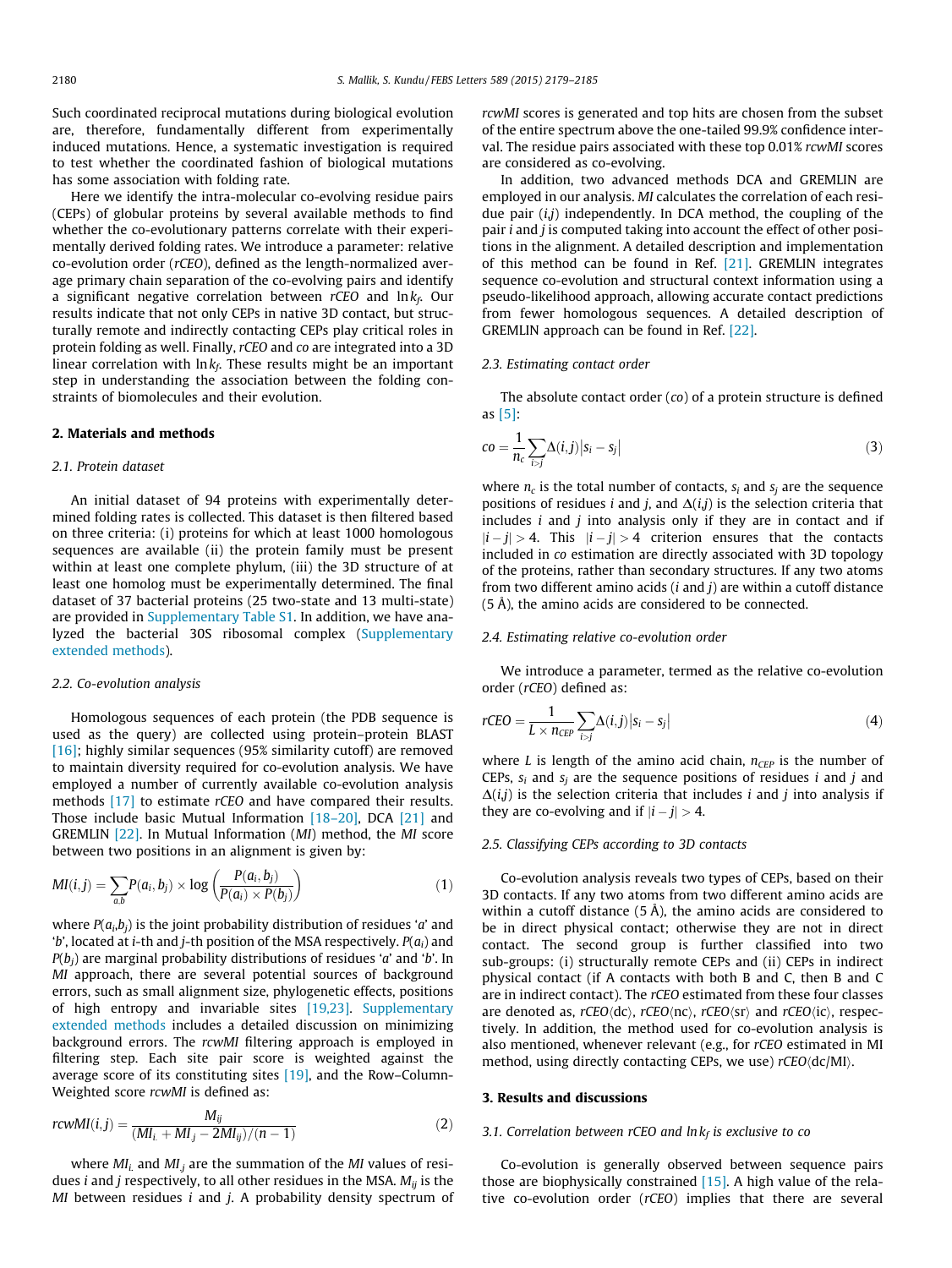long-range dependencies between the sequence positions of the corresponding protein. We begin our analysis including only the non-contacting CEPs in rCEO estimation ( $rCEO(nc)$ ). This analysis excludes all the CEPs contributing to contact order (co) estimation. The Pearson correlation between experimentally determined folding rate (ln $k_{\it f}$ ) and respective rCEO $\langle$ nc $\rangle$  is,  $r_{\ln k_{\it f}|r\in EO(n{\it c}/\rm M{\it l})}=-0.65$  in MI approach, supported by a strong statistical significance  $P$  < 10<sup>-6</sup> (Fig. 1A). In DCA and GREMLIN, this correlation is slightly  ${\rm lower}\,\left(r_{\rm ink_f}$ iceo(nc/DCA)  $=-0.51,\;P$  <  $10^{-3};\,\,r_{\rm thrk_f}$ iceo(nc/GREMLIN)  $=-0.54$  $P$  < 10<sup>-3</sup>)—although the non-contacting CEPs include a much smaller proportion (8% and 11%, respectively) of all the CEPs predicted in these methods—compared to MI. A strong negative correlation  $(-0.74)$  between ln $k_f$  and co is already established in previous studies [4,5]. Given this information, the correlation between  $\ln k_f$ and  $rCEO\langle$ nc $\rangle$  indicates that the folding rate of globular proteins has some correlation with the intra-molecular co-evolutionary pattern as well, which is exclusive to contact order.

#### 3.2. Both physically contacting and structurally remote CEPs play critical roles in folding

The physically contacting CEPs ( $rCEO\langle dc\rangle$  group) constitute a significant fraction of the entire CEP set (19% in MI, 79% in GREMLIN and 92% in DCA). An example of co-evolving pairs and native contacts for a globular protein is shown in Supplementary Fig. S2. When we include the  $rCEO\langle dc\rangle$  group CEPs with the rCEO $\langle$ nc $\rangle$  group CEPs, the correlation with ln $k_f$  ( $r_{\ln k_f|r\text{(E6)}}$ ) elevates to  $-0.78$  in MI ( $P < 10^{-9}$ ) (Fig. 1B),  $-0.91$  in DCA ( $P < 10^{-15}$ ) and  $-0.85$  in GREMLIN ( $P < 10^{-11}$ ) (Table 1). This clearly indicates that both the CEPs—physically contacting and non-contacting—play significant roles in protein folding.

Now, to test whether this elevation of correlation is due to some statistical association between rCEO and, co we investigate the statistical associations of,  $rCEO$ ,  $rCEO\langle dc \rangle$  and  $rCEO\langle nc \rangle$  with co. In each case, we generate a scatter plot of the respective parameter with co (Supplementary Fig. S3). Considering a priori linear correlations, we estimate the lower and upper confidence limits (LCL/UCL) under 95% statistical confidences. The possibility of the respective parameter and co being predictors of each other (i.e. correlated to each other) is tested under a null hypothesis of complete association. If a data-point in the scatter plot is located within the confidence band, it is considered as a successful prediction; otherwise, it is a false prediction. We randomly pick up 10 data-points at a time and estimate the percent of them being a successful prediction; this process is repeated 1000 times. For MI method, this analysis rejects the null hypothesis of complete association between rCEO $\langle$ MI $\rangle$  and co with  $P < 10^{-7}$  (for DCA and GREMLIN,)  $P < 0.05$ and that between  $rCEO\langle n c/Ml \rangle$  and co with  $P < 10^{-10}$  significance (for DCA and GREMLIN,)  $P < 0.001$ . But for,  $rCEO\langle dc \rangle$  which is in fact a subset of, co the null hypothesis persists at  $P > 0.1$  for MI and  $P > 0.5$  for DCA and GREMLIN.

The predicted CEPs by DCA method, as an example (Fig. 2A), include approximately 70% of the total native contacts. The  $rCEO$ (dc/DCA) value computed from these physically contacting CEPs exhibit  $-0.81$  correlation with  $\ln k_f$ . Addition of the remaining 30% non-coevolving native contacts results a reduced correlation with  $\ln k_f (-0.81 \text{ to } -0.74)$ . This suggests that not all pairs in native contacts, i.e. included in co analysis, are crucial for protein folding. In fact, pairs those are co-evolving as well as in native contacts probably play critical roles in protein folding. On the other hand, the  $rCEO\langle dc/DCA\rangle$  group CEPs constitutes 92% of all the CEPs and the remaining 8% of CEPs are structurally remote. When we add this 8% CEPs with  $r$ CEO $\langle$ dc/DCA $\rangle$  group, it results a significant elevation of correlation  $(-0.81$  to  $-0.92)$ . This depicts that structurally remote CEPs probably have some critical role in folding. The essentiality of co-evolving pairs, those are not in direct physical contact, in protein folding and stability is reported in other recent studies as well [21].

Furthermore, a majority of the structurally remote CEPs are in indirect native contact (Supplementary Fig. S4), which cannot be captured in co analysis. This result demonstrates the importance of indirectly connected pairs in protein folding, which we shall further discuss in the next sections. In Supplementary Fig. S5, we have presented linear regression plots of contact order and co-evolution parameters fitted with folding rates.

#### 3.3. Comparison between two-state and multi-state proteins

We have tested whether the molecular nature of folding process has some effect on the correlation between  $\ln k_f$  and rCEO. In all three methods, the correlation between  $\ln k_f$  and rCEO is stronger in proteins exhibiting multi-state folding (e.g.,



Fig. 1. (A) The linear regression fitting of rCEO(nc/MI) and folding rate (red line) is shown here; the lower and upper prediction limits for this correlation under 95% statistical confidence are also highlighted. (B) The linear regression fitting of rCEO(MI) and folding rate; Pearson correlations for proteins with different architectures are mentioned. Proteins having  $\beta$ -roll and irregular architecture were too few to infer any statistical correlation.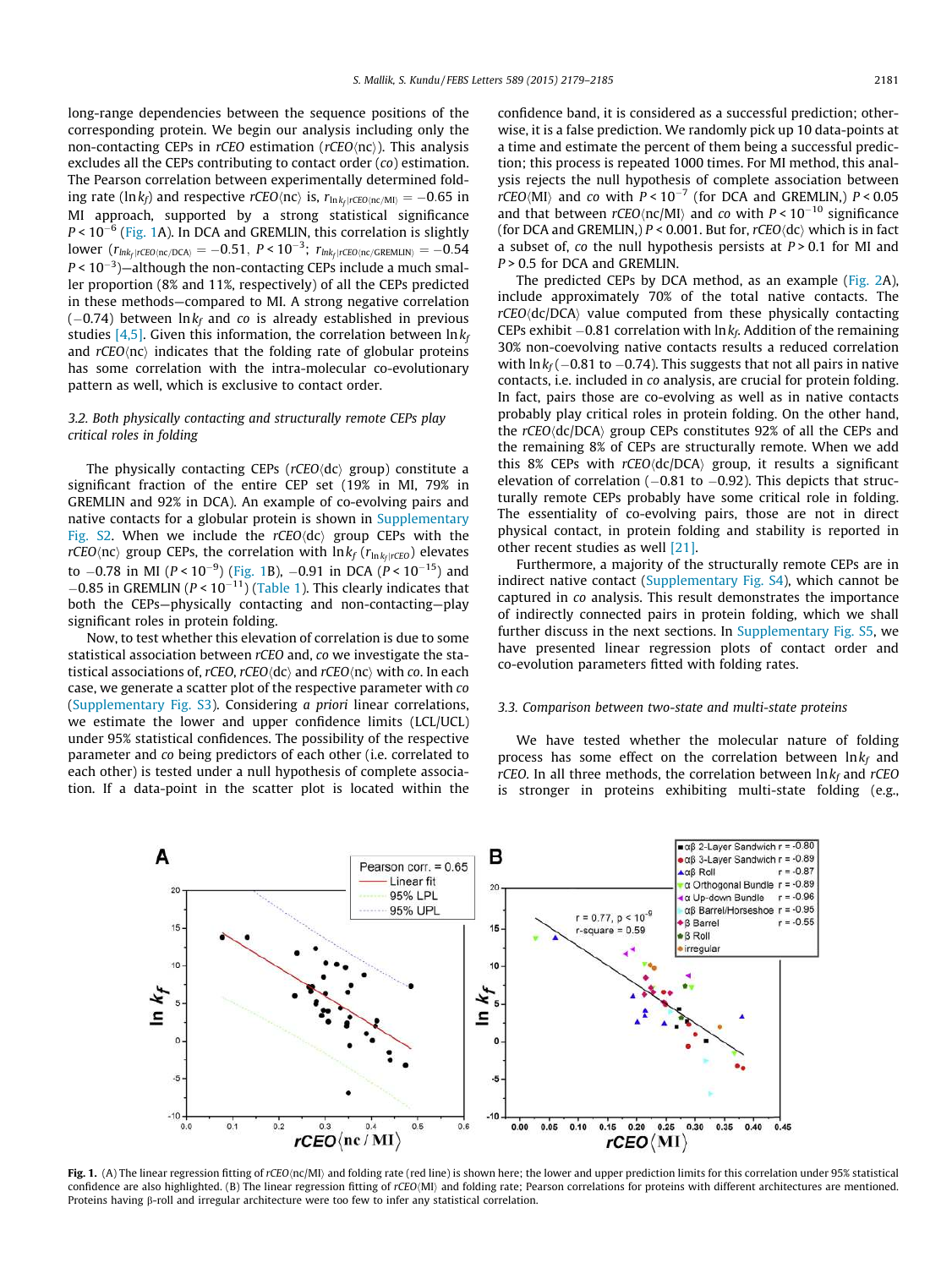#### Table 1

Correlation coefficients of co-evolution and structure-derived parameters with protein folding rates ( $rCEO$  = relative co-evolution order,  $co$  = contact order,  $\ln k_f$  = folding rate) estimated in various co-evolution analysis methods. 3D correlations do not include negative sign by definition. The P-values and the  $\rho$ -values in the parentheses represent the statistical significance and the respective 95% confidence intervals of the respective correlations.

| Method             | Correlations           | Two-state proteins                                                         | Multi-state proteins                                                       | All                                                                         |
|--------------------|------------------------|----------------------------------------------------------------------------|----------------------------------------------------------------------------|-----------------------------------------------------------------------------|
| MI                 | $ln k_f$ and rCEO      | $-0.68$ (P < 10 <sup>-3</sup> )                                            | $-0.89$ ( $P < 10^{-4}$ )                                                  | $-0.78$ (P < 10 <sup>-9</sup> )                                             |
|                    | $ln k_f$ , rCEO and co | $(-0.38 < \rho < -0.85)$<br>$0.75 (P < 10^{-4})$<br>$(0.57 < \rho < 0.86)$ | $(-0.65 < \rho < -0.97)$<br>0.93 $(P < 10^{-6})$<br>$(0.87 < \rho < 0.96)$ | $(-0.61 < \rho < -0.89)$<br>$0.87 (P < 10^{-14})$<br>$(0.76 < \rho < 0.93)$ |
| <b>GREMLIN</b>     | $ln k_f$ and rCEO      | $-0.82$ (P < 10 <sup>-7</sup> )<br>$(-0.62 < \rho < -0.92)$                | $-0.87$ (P < 10 <sup>-4</sup> )<br>$(-0.59 < \rho < -0.96)$                | $-0.85$ ( $P < 10^{-11}$ )<br>$(-0.72 < \rho < -0.92)$                      |
|                    | $ln k_f$ , rCEO and co | $0.83 (P < 10^{-9})$<br>$(0.64 < \rho < 0.92)$                             | 0.92 $(P < 10^{-6})$<br>$(0.73 < \rho < 0.98)$                             | 0.88 ( $P < 10^{-16}$ )<br>$(0.78 < \rho < 0.94)$                           |
| <b>DCA</b>         | $ln k_f$ and rCEO      | $-0.88$ (P < 10 <sup>-9</sup> )<br>$(-0.74 < \rho < -0.95)$                | $-0.94$ (P < 10 <sup>-5</sup> )<br>$(0.89 < \rho < 0.94)$                  | $-0.92$ ( $P < 10^{-15}$ )<br>$(-0.83 < \rho < -0.95)$                      |
|                    | $ln k_f$ , rCEO and co | 0.90 $(P < 10^{-10})$<br>$(-0.78 < \rho < -0.96)$                          | $0.96 (P < 10^{-8})$<br>$(0.86 < \rho < 0.99)$                             | 0.93 ( $P < 10^{-17}$ )<br>$(0.87 < \rho < 0.96)$                           |
| Contact prediction | $\ln k_f$ and co       | $-0.79$ (P < 10 <sup>-6</sup> )<br>$(-0.57 < \rho < -0.91)$                | $-0.64$ (P < 10 <sup>-2</sup> )<br>$(-0.24 < \rho < -0.89)$                | $-0.74$ ( $P < 10^{-6}$ )<br>$(-0.55 < \rho < -0.86)$                       |

 $r_{\ln k_f | r \in E O(Ml)}^{\rm multi-state} = -0.89, \;\; P < 10^{-4}) \;\; \hbox{compared to those exhibiting}$ two-state folding (  $r_{\ln k_f \mid r \in E0 \langle \rm{M} \rangle}^{\rm{two-state}} = -0.68, P < 10^{-3})$  (Table 1). This scenario is in contrast to the case of co, which exhibits stronger correlation with ln $k_{\it f}$  for two-state proteins [24]. In our dataset, we have found  $r_{{\rm ln} k_f|c o}^{\rm two-state}=-0.79\,\,(P< 10^{-6})$  and  $r_{{\rm ln} k_f|c o}^{\rm multi-state}=-0.64\,\,(P< 0.01)$ (Table 1). To gain further insight, we have estimated the percentage of physically contacting as well as indirectly contacting CEPs in the two types of proteins. Physically contacting CEPs are present in a higher proportion in two-state proteins (in MI, 24%) than multi-state (15%). On the other hand, all three methods confirm that multi-state proteins include a higher proportion of indirectly contacting (e.g., in MI, 63% in two-state, 69% in multi-state) and structurally remote CEPs (in MI, 13% in two-state, 16% in multi-state).

Both co-evolving pairs and 3D contacts represent biophysical constraints. But co-evolution generally represents critical biophysical constraints, which include, but are not limited to native contacts [15]. Two-state proteins fold into their native 3D structures passing through specific folding intermediates. However, in multi-state proteins, determination of the folding intermediates and development of their secondary structural elements has been proven difficult to resolve due to the inherent complexity of the process [25]. This complexity of multi-state folding might give rise to several critical interactions those no longer persist in native state (therefore, cannot be captured in co analysis), but are reflected in the higher proportion of indirectly contacting and structurally remote CEPs (compared to two-state). This depicts the importance of such non-contacting CEPs in protein folding (also discussed in Ref.  $[21]$ ) and also explains why co exhibits



Fig. 2. (A) An illustration of the co-evolving pairs identified in DCA method, the pairs in native 3D contacts, commonality between two groups are shown. The numbers represent the correlations with folding rate of the contact/co-evolution order parameters estimated from the respective groups. (B) Comparison of local rCEO(MI) at different domains of multi-domain biomolecules with qualitative/quantitative kinetic data is demonstrated (MI method). Rapidly folding domain exhibits lower relative co-evolution order.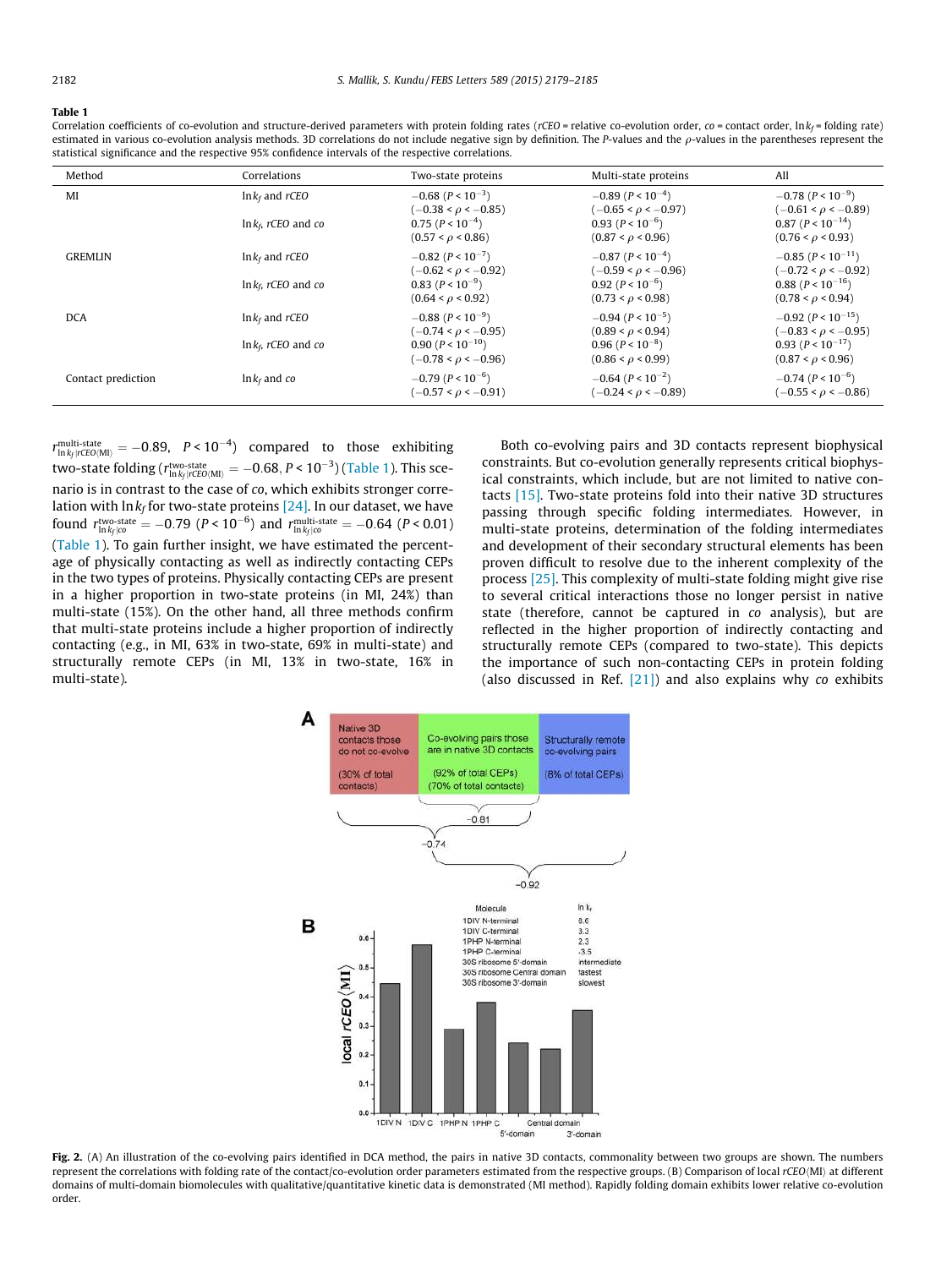weaker correlation with ln $k_{\it f}$  in multi-state proteins, whereas that for rCEO is stronger.

## 3.4. Proteins of different fold classification exhibit their characteristic correlations

Since different protein folds indicate unique 3D architectures, we have tested whether the former is another determinant of the relationship between  $ln k_f$  and rCEO. Here, looking into the  $r_{\ln k_f}$ r $\epsilon$ eo values among proteins with different fold categories, we observe that proteins with different architecture exhibit their characteristic  $r_{\ln k_f | r\text{CEO}}$  (Fig. 1B). For example, proteins with a-orthogonal bundle architecture exhibit stronger correlations  $(r_{\ln k_f | rCEO\langle \text{MI} \rangle} = -0.89, \quad P < 0.05)$ , than the  $\beta$ -barrel proteins  $(r_{\ln k_f|r\text{CEO} \langle \text{MI} \rangle} = -0.55, P < 0.05$ ).

#### 3.5. The curious case of multi-domain proteins and 30S ribosome assembly

Two multi-domain proteins are included in our dataset, where different domains fold into their respective native structures at different rates (Supplementary dataset). In each protein, we see that the rapidly folding domain (supported by available kinetic data) exhibits lower rCEO (Fig. 2B).

Similar analysis is performed on the bacterial small ribosomal subunit, in which the three domains  $(5'$ , Central and 3' domain)

of the 16S ribosomal RNA fold (in this case, the molecular nature of folding is protein-guided RNA folding) at different rates [26]. Rapidly folding Central domain and kinetically trapped 3' domain exhibit the lowest and the highest co-evolution order respectively (Fig. 2B).

### 3.6. 3D correlation among ln $k_f$ , rCEO and co

The correlations among,  $\ln k_f$  rCEO and co are represented in a 3D surface plot in Fig. 3A. The three parameters are correlated in a linear relationship, defining a plane surface in the 3D space  $(r_{\ln k_{\it f}|co|rCEO(M{\rm I})}=0.87,~R_{\ln k_{\it f}|co|rCEO(M{\rm I})}^2=0.74),~{\rm supported}~{\rm by}~{\rm a}~{\rm strong}$ statistical significance ( $P < 10^{-14}$ ). This correlation is much stronger in multi-state proteins  $(r_{\mathit{lnk}_f|col}(r_{\mathit{Enc}_f|TCB \setminus MI}) = 0.93)$ , compared to two-state proteins ( $r_{\mathit{lnk_f}|co|r\mathrm{CEO}\langle\mathrm{MI}\rangle}^{\mathrm{two-state}} = 0.75)$  (Table 1). The exact mathematical relationship between the three parameters for all proteins is mentioned in the following:

$$
\ln k_f = 18.43 - 36.87 \times rCEO\langle MI \rangle - 0.26 \times co \tag{5}
$$

The three constants are associated with 1.58, 7.42 and 0.06 standard errors respectively. The linear models for DCA and GREMLIN are included in Table 2. In MI method,  $r_{\ln k_f|col|T\cap EO(MI)}}$  is significantly elevated (87%) compared to  $r_{\ln k_f | r\in E O(\mathrm{MI})}$  (78%), while in DCA (91–93%) and GREMLIN, (85–88%) there are only minor elevations.



Fig. 3. (A) The 3D plane surface fitting of folding rate (lnkf), relative co-evolution order (rCEO(MI)) and absolute contact order (co) is shown as a color map surface for MI method. A projection of this surface on the XY-plane is shown as a contour plot. (B) The residual plot between experimentally determined and theoretically predicted folding rates is depicted here for MI method. The lower and upper prediction limits (LPL/UPL) under 95% statistical confidences are highlighted by blue straight lines.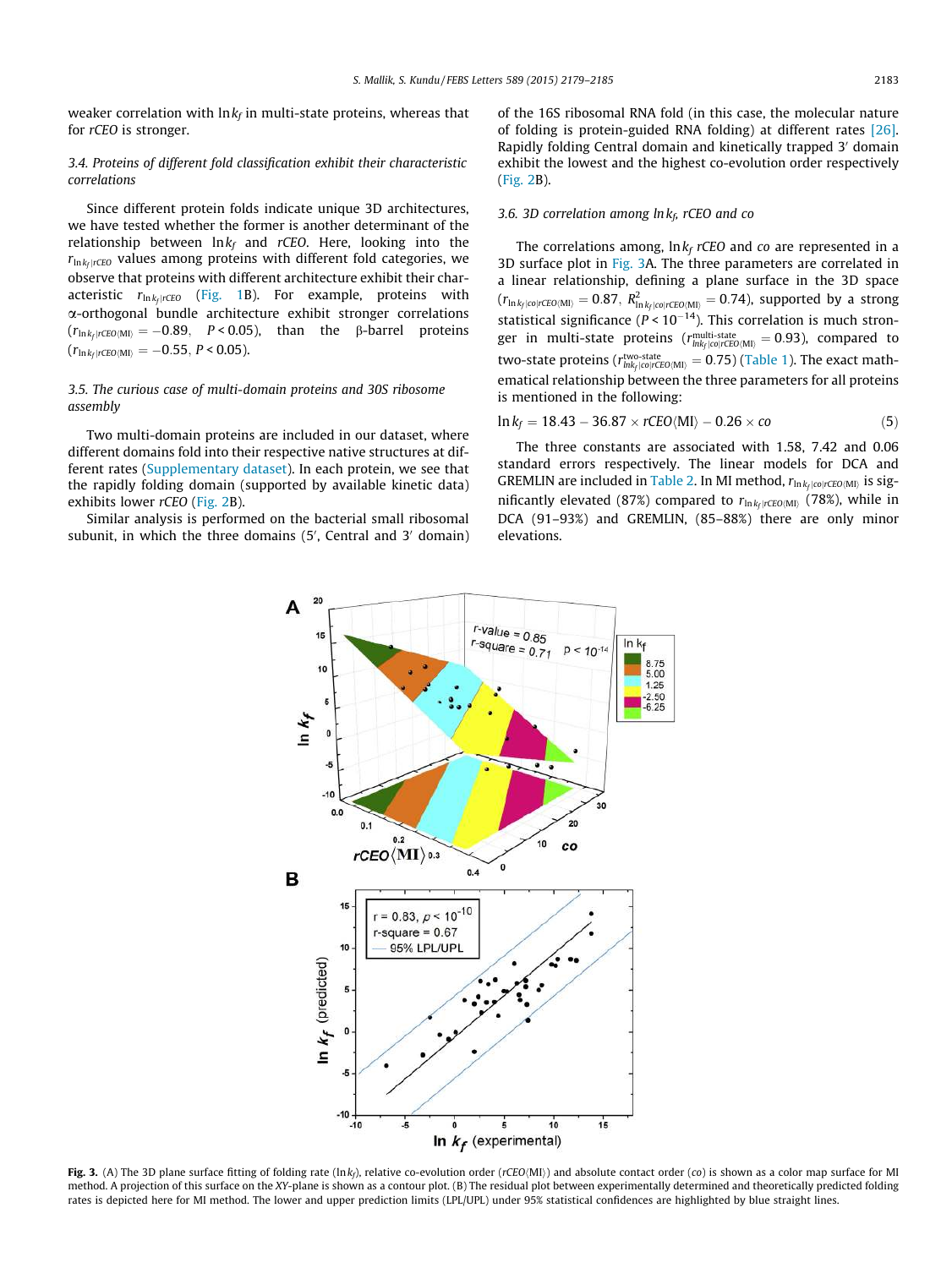#### Table 2

Statistics of 3D plane surface fitting (linear correlation) between  $\ln k_{\it f}$ , rCEO and  $\it co$  in different co-evolution analysis methods.

| Method         | Statistics of 3D plane surface fitting  |
|----------------|-----------------------------------------|
| MI             | Equation:                               |
|                | $\ln k_f = 18.43 - 36.85$ rCEO - 0.26co |
|                | $R = 0.87$ , $R^2 = 0.74$               |
| <b>GREMLIN</b> | Equation:                               |
|                | $\ln k_f = 19.02 - 51.01$ rCEO - 0.17co |
|                | $R = 0.88$ , $R^2 = 0.77$               |
| <b>DCA</b>     | Equation:                               |
|                | $\ln k_f = 17.81 - 48.64$ rCEO - 0.10co |
|                | $R = 0.93$ , $R^2 = 0.86$               |

Our previous results indicate that not all native contacts are critical for folding. MI prediction includes a much higher proportion of structurally remote CEPs and the strong 3D correlation in this method reflects the crucial role of non-contacting CEPs in folding. But MI approach risks the loss of a substantial proportion of pairs those are likely critical for folding. Conversely, DCA and GREMLIN predictions likely include a majority of the connected pairs critical for folding (70% of the native contacts are included in CEPs). Therefore, when we include co for a 3D correlation, for DCA and GREMLIN, there are no substantial elevation of correlation (91–93% and 85–88%) compared to that in MI (78–87%). Thus, different methods with different prediction boundaries represent the importance of both physically interacting as well as non-contacting pairs in protein folding.

A residual plot of experimental and predicted  $\ln k_f$  (using Eq.  $(5)$ ) is shown in Fig. 3B. The standard error (SE) of prediction is estimated as,  $SE = \sigma_{\delta_{error}} / \sqrt{n}$  where  $\delta_{error} = \ln k_f \vert_{predicted} - \ln k_f \vert_{experimental}$ . To correct the effect of small sample size, this estimation is performed 100 times by randomly picking ten  $\delta_{\text{error}}$  values and each time multiplying the SE estimate by the finite-population correction factor,  $\sqrt{N-n/N}-1$  where N = 37 and n = 10. The average of this population,  $SE_{corrected} = 0.26$  gives the accurate standard error of the prediction in MI approach. In DCA and GREMLIN, this value is 0.21 and 0.22, respectively. We have further tested the prediction accuracy of our linear model using only a fraction of the proteins to 'train' the model and another smaller fraction to 'test' the prediction. If we randomly choose the 'training' set 1000 times, taking 20 proteins out of 36 at each cycle, the average  $SE_{corrected}$  for the randomized 'test' set is 0.31 (MI).

#### 3.7. Probable biophysical basis of the correlation between folding rate and co-evolution order

Theoretical models relate the folding rate with the number of native contacts, under the simple assumption of a native-like transition state [27,28]. However, protein folding includes a series of structural reconstitution processes, for which even the non-contacting residue positions might be constrained to each other as well. In our recent work [29], we have shown that critical non-native structural dependencies drive co-evolutionary phenomenon in 30S ribosomal complex. Here in the case of small globular proteins, results clearly indicate that non-contacting CEPs also make a significant contribution to folding. However, a major fraction of non-contacting CEPs correspond to indirect native contacts, which might be informative to several possibilities, including critical non-native contacts, transition state structure, extended nucleus (described by Fresht [27]) etc., and they might affect the folding rate by contributing to the configurational entropy loss exactly like those in physical contact. In summary, these results might be an important step in understanding the role of folding constraints in protein evolution.

#### Funding

This work is supported by the Center of Excellence in Systems Biology and Biomedical Engineering (TEQIP Phase II), University of Calcutta, India.

#### Acknowledgements

The authors acknowledge Tanaya Ray, Harish-Chandra Research Institute, for many conceptual discussions and comments on the data analysis. Authors also acknowledge the anonymous reviewers for their many constructive suggestions.

#### Appendix A. Supplementary data

Supplementary data associated with this article can be found, in the online version, at http://dx.doi.org/10.1016/j.febslet.2015.06. 032.

#### References

- [1] Goldberg, M.E., Semisotnov, G.V., Friguet, B., Kuwajima, K., Ptitsyn, O.B. and Sugai, S. (1990) An early immunoreactive folding intermediate of the tryptophan synthase beta 2 subunit is a 'molten globule'. FEBS Lett. 263, 51– 56.
- [2] Gromiha, M.M., Thangakani, A.M. and Selvaraj, S. (2006) FOLD-RATE: prediction of protein folding rates from amino acid sequence. Nucleic Acids Res. 34, W70–W74 (web server issue).
- [3] Ivankov, D.N. and Finkelstein, A.V. (2004) Prediction of protein folding rates from the amino acid sequence-predicted secondary structure. Proc. Natl. Acad. Sci. U.S.A. 101, 8942-8944.
- [4] Plaxco, K.W., Simons, K.T. and Baker, D. (1998) Contact order, transition state placement and the refolding rates of single domain proteins. J. Mol. Biol. 277,  $985 - 994$
- [5] Grantcharova, V., Alm, E.J., Baker, D. and Horwich, A.L. (2001) Mechanisms of
- protein folding. Curr. Opin. Struct. Biol. 11, 70–82. [6] Plaxco, K.W., Larson, S., Ruczinski, I., Riddle, D.S., Thayer, E.C., Buchwitz, B., Davidson, A.R. and Baker, D. (2000) Evolutionary conservation in protein folding kinetics. J. Mol. Biol. 298, 303–312.
- [7] Martinez, J.C., Pisabarro, M.T. and Serrano, L. (1998) Obligatory steps in protein folding and the conformational diversity of the transition state. Nat. Struct. Biol. 5, 721–729.
- [8] Fulton, K.F., Main, E.R., Daggett, V. and Jackson, S.E. (1999) Mapping the interactions present in the transition state for unfolding/folding of FKBP12. J. Mol. Biol. 291, 445–461.
- [9] Naganathan, A.N. and Muñoz, V. (2010) Insights into protein folding mechanisms from large scale analysis of mutational effects. Proc. Natl. Acad. Sci. U.S.A. 107, 8611–8616.
- [10] Lindorff-Larsen, K., Paci, E., Serrano, L., Dobson, C.M. and Vendruscolo, M. (2003) Calculation of mutational free energy changes in transition states for protein folding. Biophys. J. 85, 1207–1214.
- [11] Huang, L.T. and Gromiha, M.M. (2010) First insight into the prediction of protein folding rate change upon point mutation. Bioinformatics 26, 2121– 2127.
- [12] Weatheritt, R.J. and Babu, M.M. (2013) The hidden codes that shape protein evolution. Science 342, 1325–1326.
- [13] Morcos, F., Schafer, N.P., Cheng, R.R., Onuchic, J.N. and Wolynes, P.G. (2014) Coevolutionary information, protein folding landscapes, and the thermodynamics of natural selection. Proc. Natl. Acad. Sci. U.S.A. 111, 12408–12413.
- [14] Makarov, D.E. and Plaxco, K.W. (2003) The topomer search model: a simple, quantitative theory of two-state protein folding kinetics. Protein Sci. 12, 17– 26.
- [15] Lovell, S.C. and Robertson, D.L. (2010) An integrated view of molecular coevolution in protein–protein interactions. Mol. Biol. Evol. 27, 2567–2575.
- [16] Altschul, S.F., Madden, T.L., Schäffer, A.A., Zhang, J., Zhang, Z., Miller, W. and Lipman, D.J. (1997) Gapped BLAST and PSI-BLAST: a new generation of protein database search programs. Nucleic Acids Res. 25, 3389–3402.
- [17] de Juan, D., Pazos, F. and Valencia, A. (2013) Emerging methods in protein coevolution. Nat. Rev. Genet. 14, 249–261.
- Dunn, S.D., Wahl, L.M. and Gloor, G.B. (2008) Mutual information without the influence of phylogeny or entropy dramatically improves residue contact prediction. Bioinformatics 24, 333–340.
- [19] Gouveia-Oliveira, R. and Pedersen, A.G. (2007) Finding coevolving amino acid residues using row & column weighting of mutual information & multidimensional amino acid representation. Algorithms Mol. Biol. 2, 12.
- [20] Martin, L.C., Gloor, G.B., Dunn, S.D. and Wahl, L.M. (2005) Using information theory to search for co-evolving residues in proteins. Bioinformatics 21, 4116– 4124.